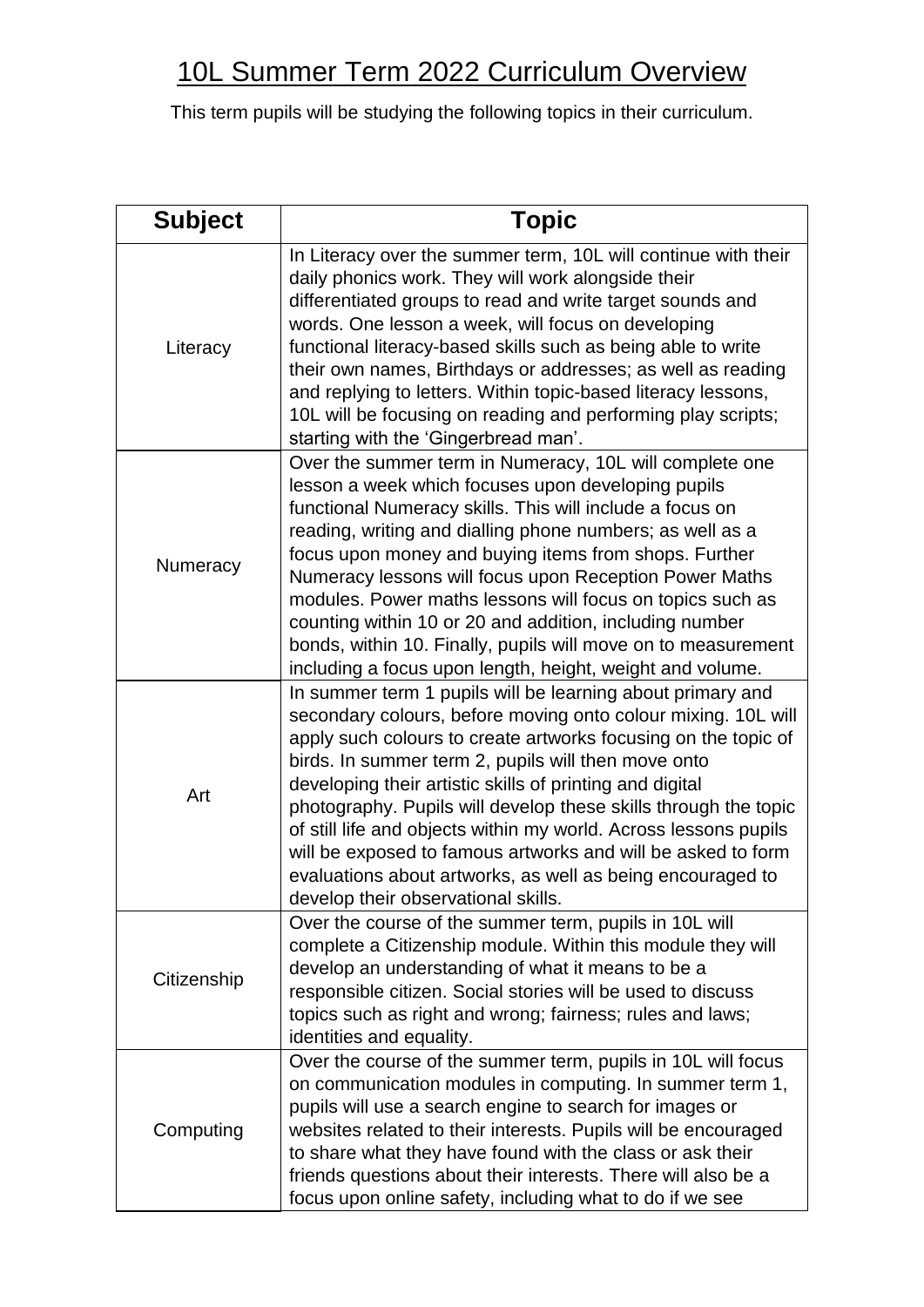|                    | something upsetting online. In summer term 2, 10L will build<br>on their understanding of their friends interests and learn how<br>to create graphs and tables to display this data.                                                                                                                                                                                                                                                                                                                                                                                                                              |
|--------------------|-------------------------------------------------------------------------------------------------------------------------------------------------------------------------------------------------------------------------------------------------------------------------------------------------------------------------------------------------------------------------------------------------------------------------------------------------------------------------------------------------------------------------------------------------------------------------------------------------------------------|
| Drama              | Students will be using drama and role play to enact scenes<br>from the Star Wars film 'The Force Awakens'. Students will<br>be working in small groups to create class performances<br>using staging, lights and costume                                                                                                                                                                                                                                                                                                                                                                                          |
| Enterprise         | The class will continue making handmade paper from<br>recycled materials with a particular focus on working<br>independently of adult help and teamwork.                                                                                                                                                                                                                                                                                                                                                                                                                                                          |
| <b>Humanities</b>  | In the summer term in humanities, 10L will be focusing on the<br>topic of space. Over the course of the first term, pupils will<br>develop their understanding of the solar system. Pupils will<br>practice sequencing the planets and identifying key features<br>of the solar system. 10L will then learn about key historic<br>events related to the discovery of space and rockets,<br>including an introduction to the space race.                                                                                                                                                                           |
| Lego Therapy       | Over the summer term, pupils in 10L will be introduced to the<br>'zones of regulation' within Lego therapy lessons. Zones of<br>regulation will be used to help pupils understand the emotions<br>they may experience when working with others. Each Lego<br>therapy lesson will start and end with an assessment of the<br>pupils' emotional regulation. Pupils will then work in groups of<br>3 to build structures of varying difficulty.                                                                                                                                                                      |
| <b>Life Skills</b> | <b>Understanding and using money</b><br>The learner will be able to select coins from a variety of<br>objects.<br>The learner will be able to indicate situations where money<br>would be used.<br>Doing my laundry<br>The learner will be able to identify two items necessary for<br>doing laundry.<br>The learner will be able to correctly carry out laundry<br>activities.                                                                                                                                                                                                                                   |
| <b>Music</b>       | <b>Term 3 subject is 'Melody'.</b> Students have so far covered<br>'Rhythm and Beats' in term 1 and 'Chords and playing as a<br>Group' in Term 2. This term, students will be concentrating on<br>using individual notes to both improvise freely and learn<br>structured famous tunes. They will use a combination of<br>virtual electronic simulated instruments plugged into the class<br>PA system as well as keyboards, guitars, xylophones and<br>even a theremin (think of the Doctor Who theme song). The<br>main emphasis will be on exploring and responding to sounds<br>that they hear and reproduce. |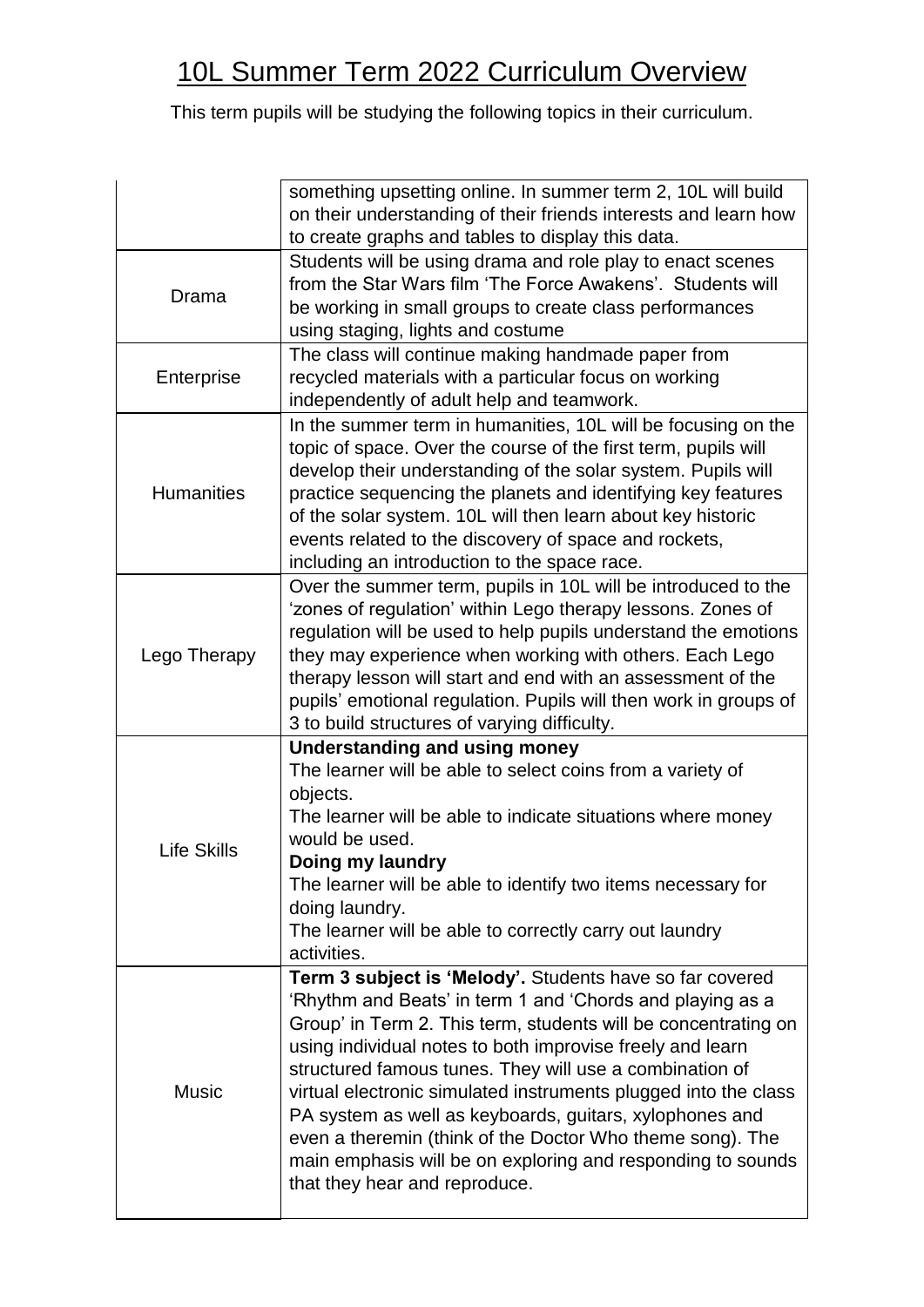| <b>PE</b>               | This term we will be focusing on the basic skills associated<br>with striking and fielding games. Students will further develop<br>previously learnt skills and improve their competency taking<br>part in team games. The games we will focus on this term<br>include, cricket, hockey and tennis. Students will continue to<br>work on individual skills such as control, passing, catching<br>and basic team communication.                                                                                                                                                                                                                                                                                                                                         |
|-------------------------|------------------------------------------------------------------------------------------------------------------------------------------------------------------------------------------------------------------------------------------------------------------------------------------------------------------------------------------------------------------------------------------------------------------------------------------------------------------------------------------------------------------------------------------------------------------------------------------------------------------------------------------------------------------------------------------------------------------------------------------------------------------------|
| <b>Play Skills</b>      | In Play Skills, over the summer term 10L will be focusing on<br>the topic of water play. Water play will be used to help<br>students develop an understanding of how water is essential<br>for the growth of living things. Then, pupils will move on to<br>developing their understanding of how water is used in<br>everyday life, for example for washing. Pupils will engage in<br>related role play activities and will be encouraged to develop<br>their imagination and thinking.                                                                                                                                                                                                                                                                               |
| <b>PSHE</b>             | In PSHE over the summer term, 10L will be focusing on the<br>topic of living in the wider world. In the first half term pupils<br>will learn about rights and responsibilities, as well as diversity,<br>stereotyping and discrimination. After the half term, pupils will<br>explore basic human rights including children's rights. Pupils<br>will learn about famous human rights activists such as Martin<br>Luther King and Greta Thunberg.                                                                                                                                                                                                                                                                                                                       |
| Science                 | Students will be learning about 'Living Things' and how they<br>adapt in their environments. We will look at the Life cycles of<br>many living things including the Human Life Cycle. Students<br>will also learn about 'predator' and 'prey' and look at feeding<br>relationships in food chains and food webs. Science<br>recommends the BBC website. It is a great resource for<br>learning about Science. Here is the web address<br>www.bbc.co.uk/education. Students can also go to<br>www.educationcity.com for more homework tasks and online<br>learning. Sadly, we do not have the 'Living Eggs Chick<br>experience' this term but hopefully it will be available to us<br>next year as it is a fantastic experience for the students to<br>look forward to! |
| Social<br>Communication | In Social Communication, 10L will start the summer term by<br>focusing on identifying places within their community. They<br>will partake in role play activities to practice how to<br>communicate in different places, including for example within<br>shops, restaurants or hospitals. Pupils will then learn how to                                                                                                                                                                                                                                                                                                                                                                                                                                                |